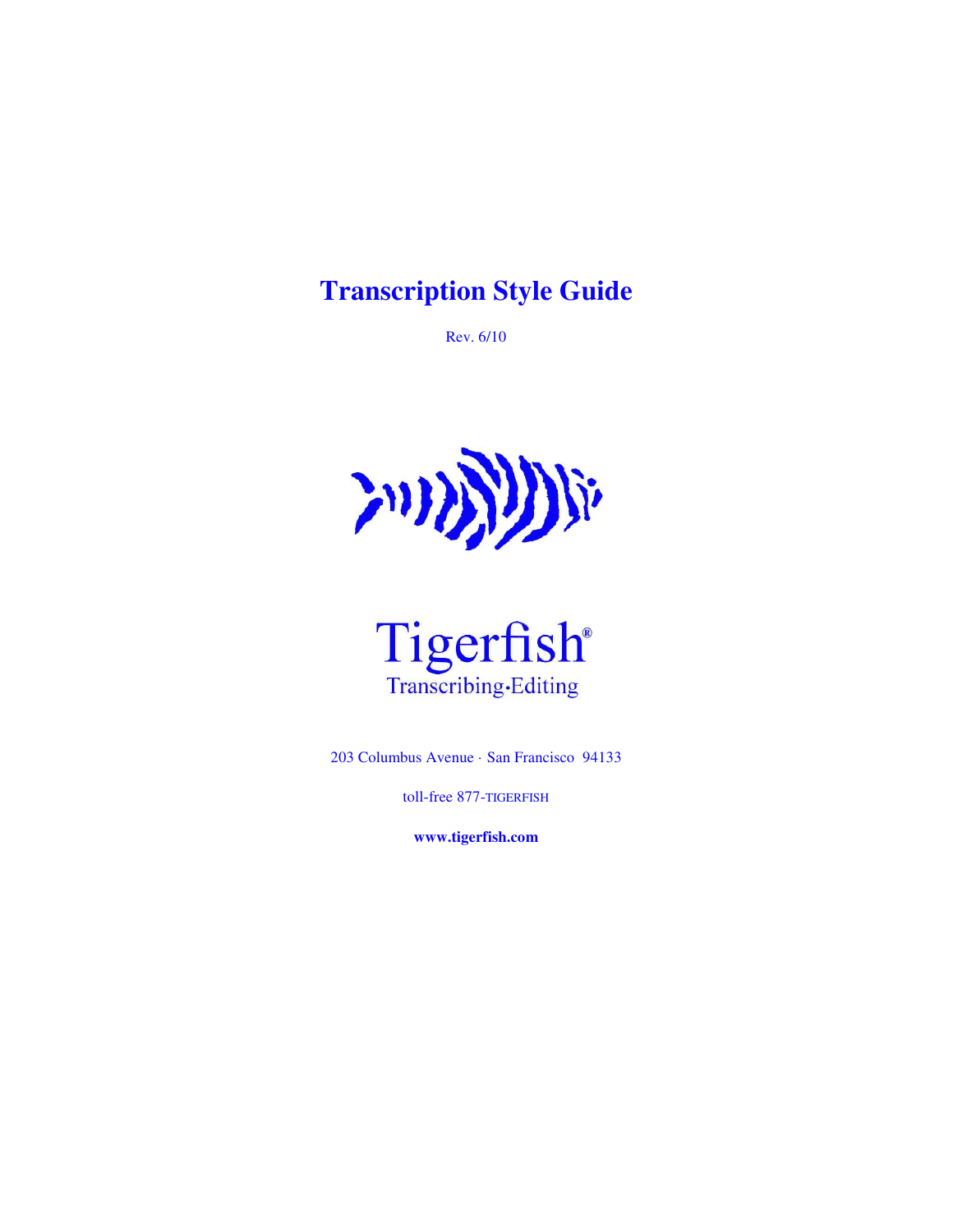# **Introduction**

Tigerfish generally follows the style guidelines set out in *The Associated Press Stylebook* rather than the *Chicago Manual of Style*, *Words Into Type*, or any other recognized source book.

This document has three sections:

- **Formatting Standards** Containing information specific to transcription for Tigerfish, such as standards for speaker identification, formatting documents, time coding, and so on.
- **Types of Transcripts** Contains information about the style of specific types of transcripts.
- **Usage Standards** Listing some commonly used standards that appear in *The AP Stylebook*, as well as some exceptions and additional items that apply to Tigerfish transcriptions.

This is a living document and subject to revision. In addition, you may, from time to time, receive instructions specific to an individual job based on standards requested from a customer.

# **Formatting Standards**

# **Before You Type**:

This document assumes that transcribers are using Microsoft Word.

When you begin working for Tigerfish, you will receive a document henceforth referred to as the Tigerfish Template. It is a Word formatted document on which you are to transcribe directly. Always use the Tigerfish Template to transcribe unless otherwise specified on your work order.

Before typing a transcript, please turn off all "Auto Format As You Type" features in Microsoft Word. To do so, go to the Tools Menu, then Auto Correct, then the "Auto Format As You Type" tab and uncheck all auto-formatting options.

Under the "Format" tab in Microsoft Word, select "Paragraph." Set the line spacing option to "single."

# **As You Type:**

When switching speaker IDs or beginning new paragraphs, *manually* hit enter twice.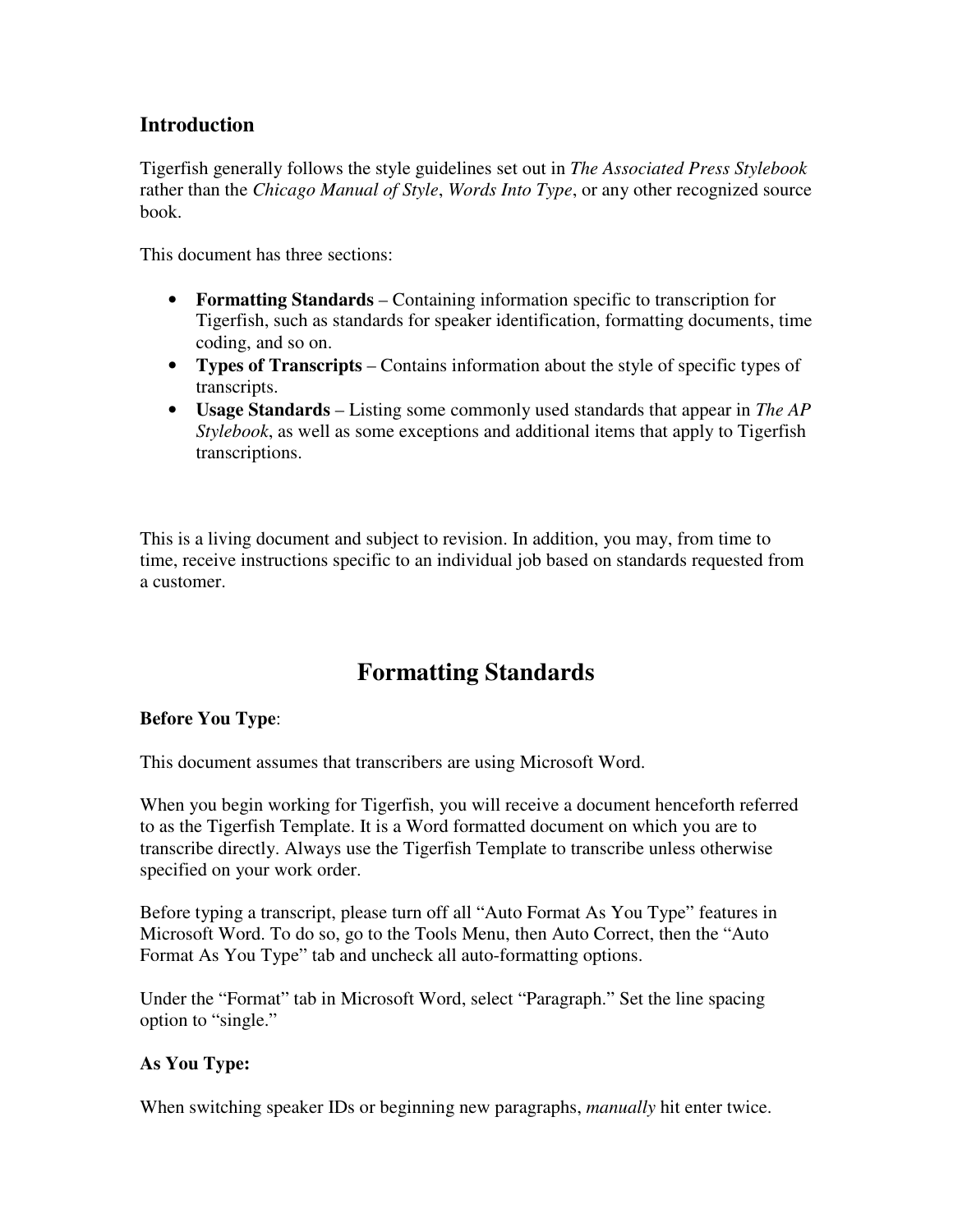Tab once between the speaker ID and the text.

*Do not* embolden, italicize or underline words or phrases for added emphasis.

*Do not* include extensive descriptions of speakers' actions, unless requested by the client. When required, you may use the following:

- [Laughs] or [Laughter]
- [Applause]
- [Director's Comments], [Facilitator's Comments] or [B-Roll], to indicate off-topic discussion (the distinction between these will be explained later in this document)
- [Audio Gap], to indicate an extended break in audio
- [Start of New Interview], to indicate the change of an interview subject during a continuous piece of audio or video

# **Beginning/Ending a Transcript** –

Place the title of the transcript as listed on your work order on the front page of the Tigerfish Template, above the logo. Please embolden this. You must also place the transcript title at the top of the first page of the actual transcript. It should also be emboldened.

*Do not* include your name of the internal Tigerfish file name (i.e. BACLPxxxx199541\_TRN10) anywhere on the Tigerfish Template.

Begin all transcriptions with the notation [Beginning of recorded material] or, if appropriate, [Abrupt beginning of recorded material]. At the end of the transcribed document, type [End of recorded material] or, if appropriate, [Abrupt end of recorded material].

*Do not* mark [End of Part A/ Begin Part B] when a file is split into A & B parts, unless specifically asked to.

# **Example:**

# **Dr. John Allende: On Water Fowl**

[Beginning of Recorded Material]

Male Voice: I'm pleased and excited to introduce North America's leading authority on wild water fowl and their habitats, Dr. John Allende. Tonight, Dr.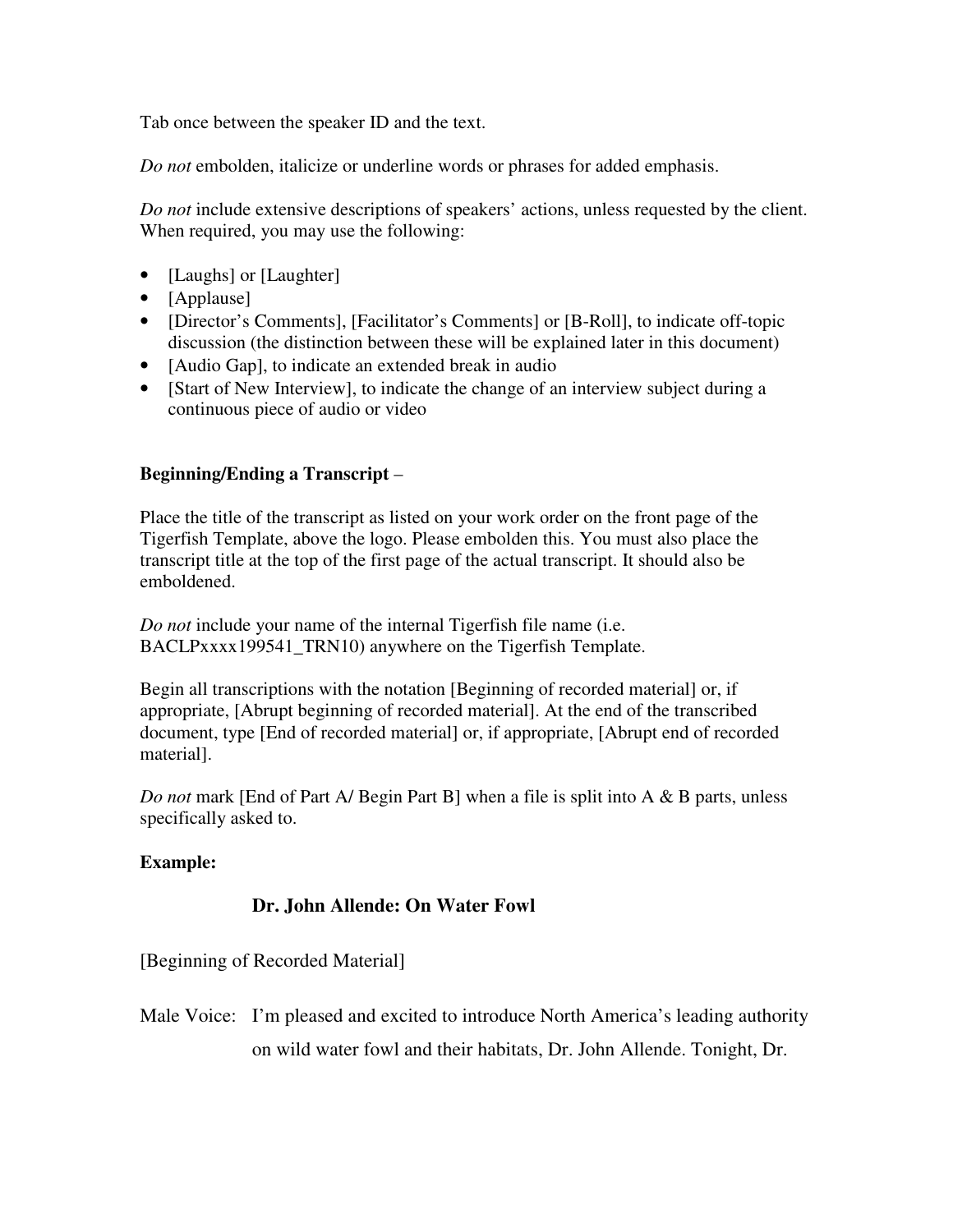Allende will be speaking about the major differences between Trumpeter Swans and African Swans.

Dr. Allende: Thank you. Thank you. I'm so happy to be here. These two species of swan may look alike but they are far different.

[End of Recorded Material]

Please note that the Tigerfish Template has 12.5 pt. Times New Roman as the font throughout, with 1.5 line spacing. If your template doesn't look like that, please manually change the line spacing and font size to the specifications above.

You will also notice a header on the Tigerfish Template beginning on the second page of typed text. The template should automatically fill this in for you with the transcript title and page number. In the event it does not transfer properly, please make sure that your header is in 10 pt. Times New Roman. It should be right justified and formatted in two lines, with the top line emboldened:

> **Header** Page 2

Occasionally, you might receive a work order specifying sections of recorded material to transcribe. In these instances, begin the transcription with [Recorded material beginning at minute *hh:mm:ss*] and end the transcription with [End of recorded material at minute *hh:mm:ss*] substituting the correct times for *hh:mm:ss*.

If your on-screen time code appears as 1:01:01, add leading zeroes so it adheres to the *hh:mm:ss*, e.g. 01:01:01.

Save your transcribed document using the full transcript filename specified in the work order, such as ABCDExxxxx12345\_TRN10. Be sure to include the TRN10 or other suffix.

#### **Speaker Identification**

Separate the speaker identification from transcription text with a colon (:) followed by a tab. *Do not* use spaces. Your final document will be formatted using a standard template that relies on use of the colon and tab to produce the final product for the customer.

Always attempt to identify the speaker. When possible, use the speaker's full name.

In **Focus Group Transcripts** identify the focus group leader as "Facilitator:" and use only "Male Voice:" and "Female Voice:" to identify participants. Trying to identify each speaker by name over the course of a long focus group gets too confusing. Consistent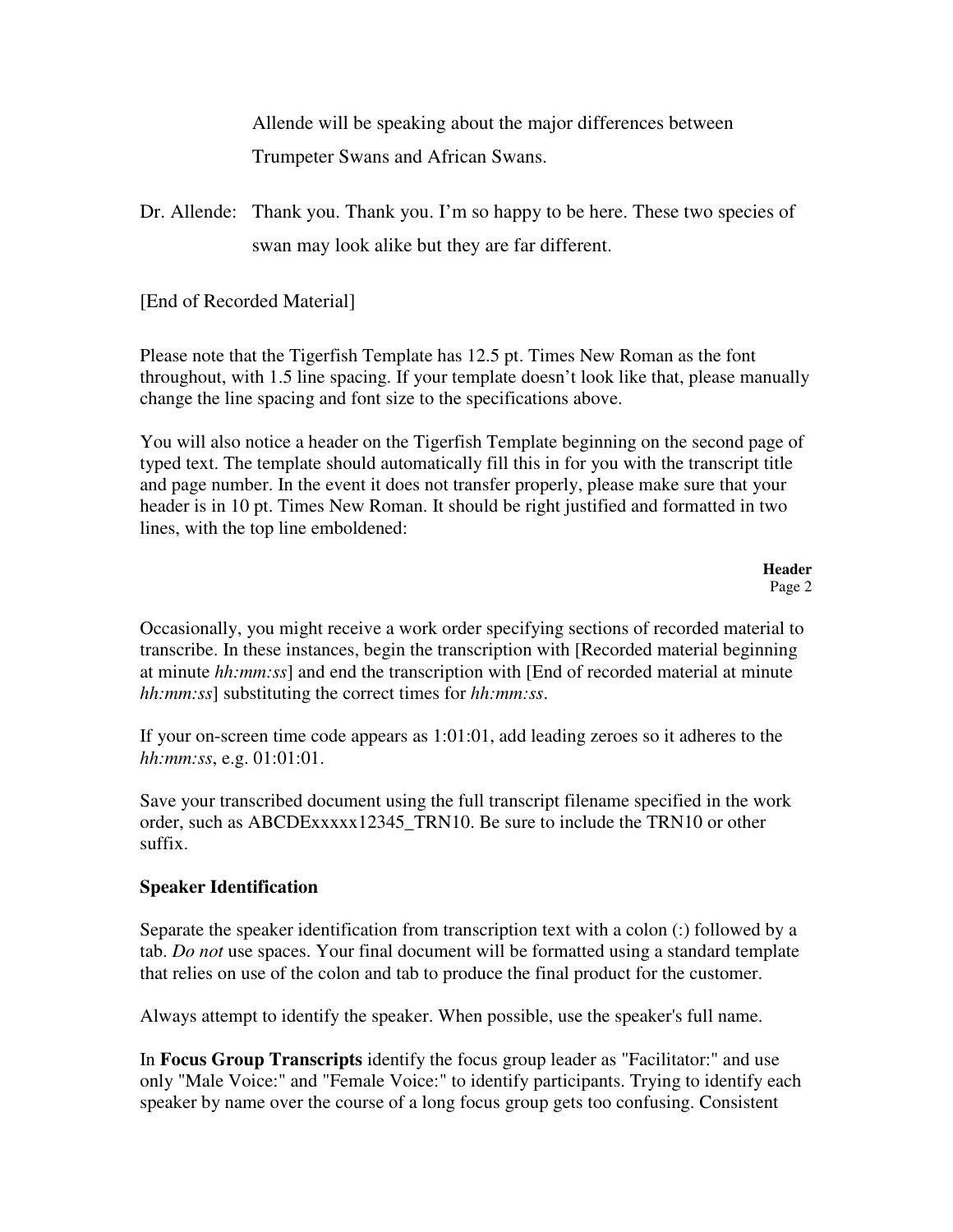usage of "Male Voice:" and "Female Voice:" is best. *Do not* add numbers to the identification.

Use *only the following* speaker identification formats, unless otherwise instructed to do so:

- Male Voice: [tab] (Use initial caps on both words)
- Female Voice: [tab] (Use initial caps on both words)
- Interviewer: [tab]
- Respondent: [tab]
- Facilitator: [tab] (For focus groups)
- John: [tab] (When you can only identify a speaker's first name.)
- John Smith: [tab] (When you are able to identify a speaker's first and last name.)
- Dr. John Smith: [tab] (When you know a speaker's name and title in medical transcripts.)

If the transcript is titled "John Smith," and there is only an interviewer and a respondent, odds are the respondent is "John Smith." Use your best judgment, but go ahead and name the respondent as "John Smith," if it seems appropriate. In an interview situation "Respondent" is always better than "Male Voice."

*Do not use the following identifications:* Speaker, Another Female Voice, Second Male Voice, Presenter, Moderator, Person, Child, Voice, or any other convention not listed above. Pick a speaker identification that fits best or contact Tigerfish for guidance.

*Do not number speakers*, such as Male Voice 1, Female Voice 2, and so on. This might be useful as you start the transcript if you think you'll be able to identify the speaker later and then use search and replace to update the identification throughout the document. However, if this does not happen, please remove the numbering before submitting your final transcript.

# **Time Coding**

# **Definitions:**

- **Embedded:** For our purposes, embedded time code is the time code track on the actual video.
- **Elapsed:** This is the running time code in the program with which you are playing the video. Always use the embedded time code, unless none is shown.

When creating a transcript with time code, use the following format:

*00:00:00*[tab]*Speaker Identification:*[tab]

NOTE: There are NO SPACES between tabs.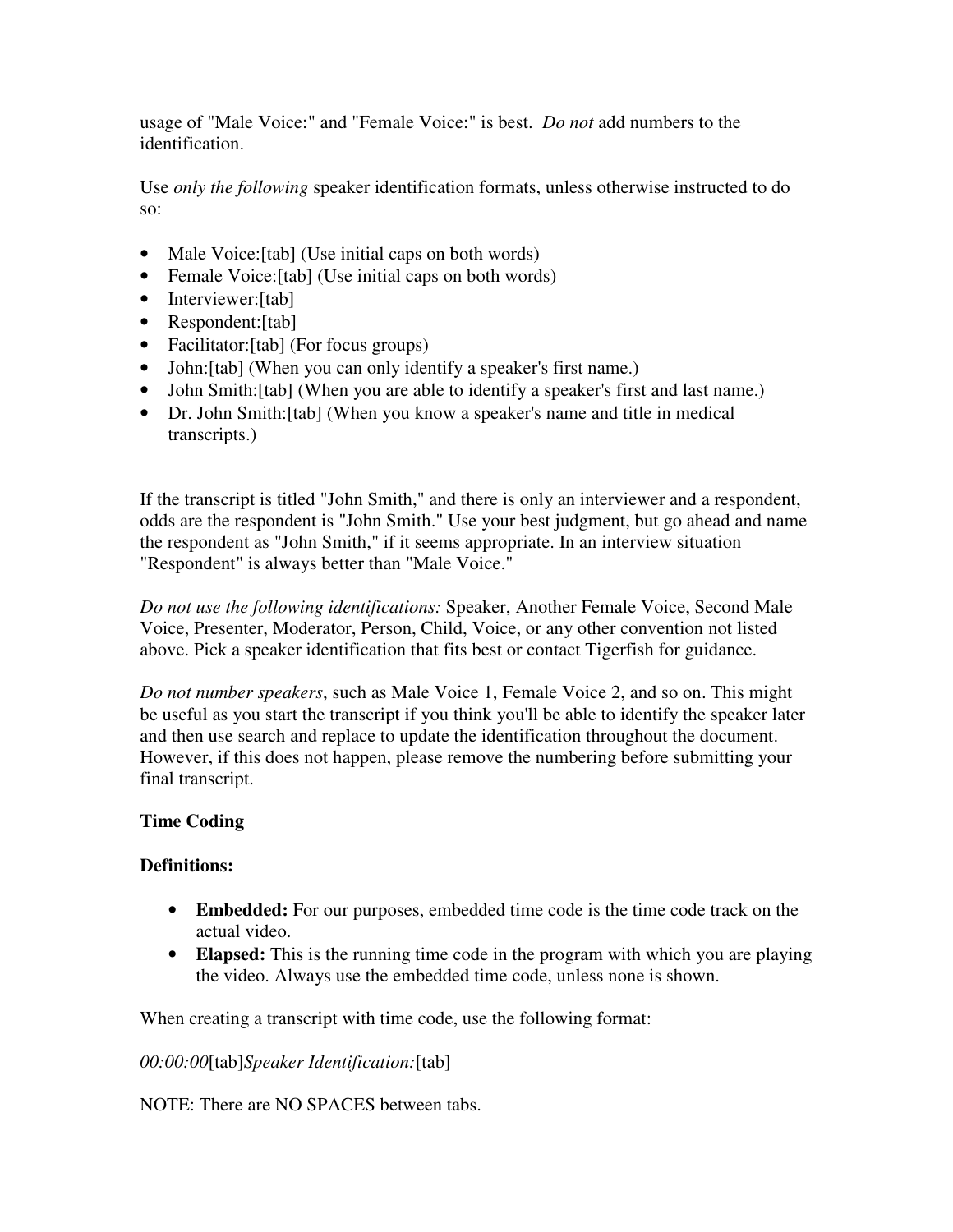#### **Example:**

#### **Dr. John Allende: On Water Fowl**

- 00:00:00 [Beginning of Recorded Material]
- Male Voice: I'm pleased and excited to introduce North America's leading authority on wild water fowl and their habitats, Dr. John Allende. Tonight, Dr. Allende will be speaking about the major differences between Trumpeter Swans and African Swans.
- 00:00:30 Dr. Allende: Thank you. Thank you. I'm so happy to be here. These two species of swan may look alike, but they are far different.
- Male Voice: As I'm sure many of the people in the audience here tonight know, these two species of swans show strikingly different attitudes toward the protection their territory. Is that correct?
- 00:01:00 Dr. Allende: Indeed they do. Trumpeter Swans are the gentler of the two varieties.
- 00:01:30 They can be found in small lakes and ponds throughout the world, basking in the wonderfulness of simply being swans. It is a truly amazing sight. And what a lovely call they have.

[End of Recorded Material]

Always use three sets of numbers for hours, minutes, and seconds. Add a leading "00:" if necessary.

*Do not* add milliseconds, frames, italicize, boldface or bracket the time code.

Unless otherwise specified, use the time code displayed in the video itself (embedded), not the time shown as elapsed in your player. For example, the time code in the video might start at 04:00:00 rather than 00:00:00.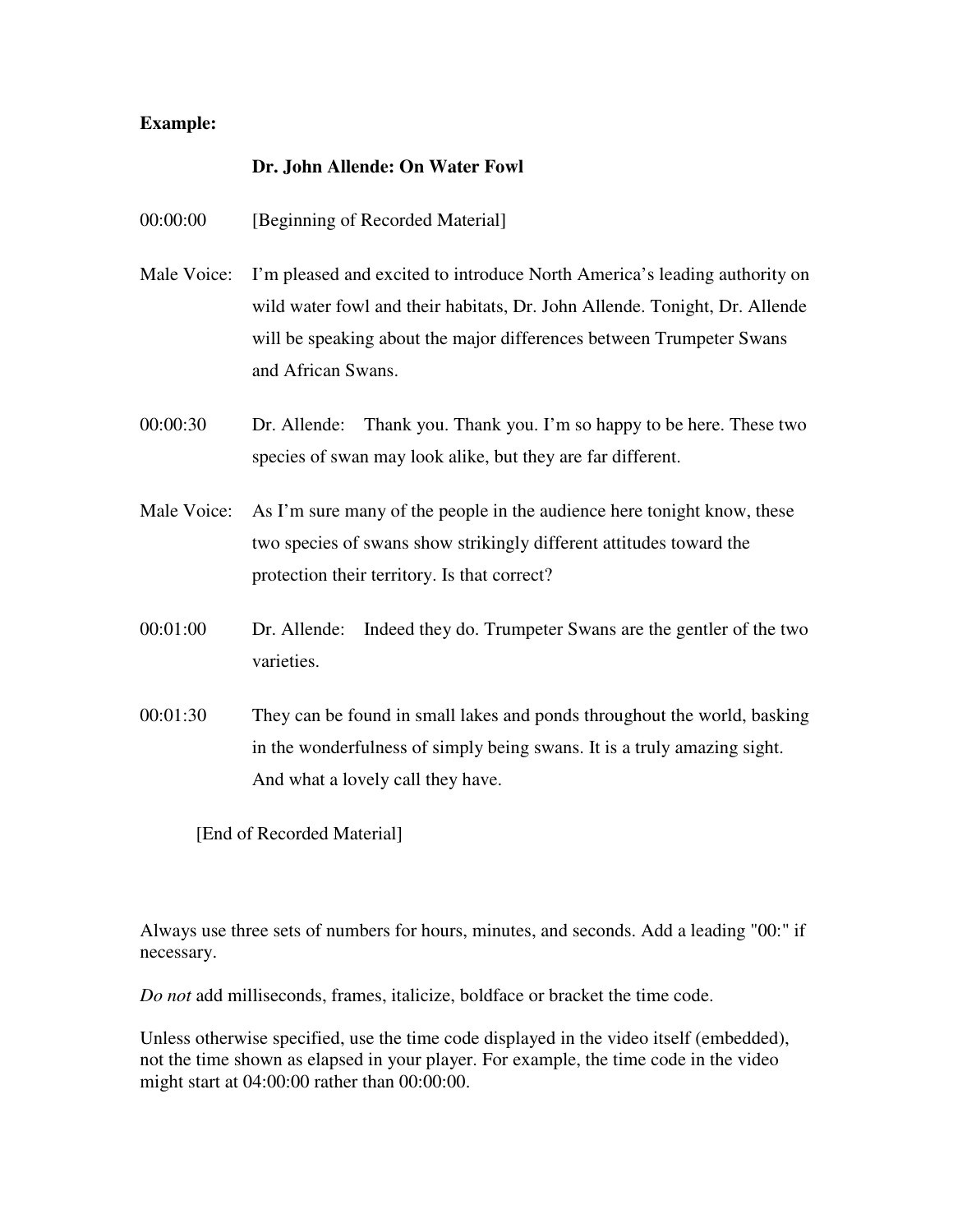When time coding an interview, only the respondent's answers need to be coded. For long answers, place a new time code every 30 seconds. However, time codes should only be inserted at the beginning of a sentence, so this is not a precise measurement. Place a new time code at 30-second intervals, or as close as you can get without breaking up a sentence.

# **Unclear Words or Phrases**

Please make every effort to hear and understand what is said. Sometimes you can figure out a word by the context of what the speaker is saying. The Internet can also be useful. Google Suggest is a new product that suggest words based upon the letters you type: http://www.google.com/webhp?complete=1&hl=en. Ordinary search engines are also useful; if your guess is close, the search engine will come back and ask, "Did you mean…" which often gives you the correct term. Or, search for something unique about the subject matter and you might find a document that contains the correct word. Company websites will often have a list of employees, which can be useful in the spelling of names.

When these methods don't work, follow these guidelines:

1. Uncertain how to spell a name.

If you are uncertain how to spell a name, take your best guess and put the name in brackets. If it is the name of a speaking participant, use brackets only for the first appearance of the name.

2. Unfamiliar terms.

When there is a term you are unable to identify, take your best guess and enclose it in brackets, such as, [hypogammaglobulinemic]. If you have phonetically spelled an unknown term in brackets and you subsequently come across the same term, be sure to use consistent spelling. If you learn the correct spelling of a word or name during the course of transcribing, please go back and correct the previous instances of the word.

3. Unable to hear anything.

If you *absolutely* can't make out the words at all, insert [unintelligible] in the transcript in their place. Use [unintelligible] only, not [?], [unknown], [can't hear], [inaudible], or any other convention.

# **Special Characters**

- Ellipses: [...], an ellipsis is used to show the speaker has trailed off or has taken a long pause in the middle of a sentence.
	- o **Example:**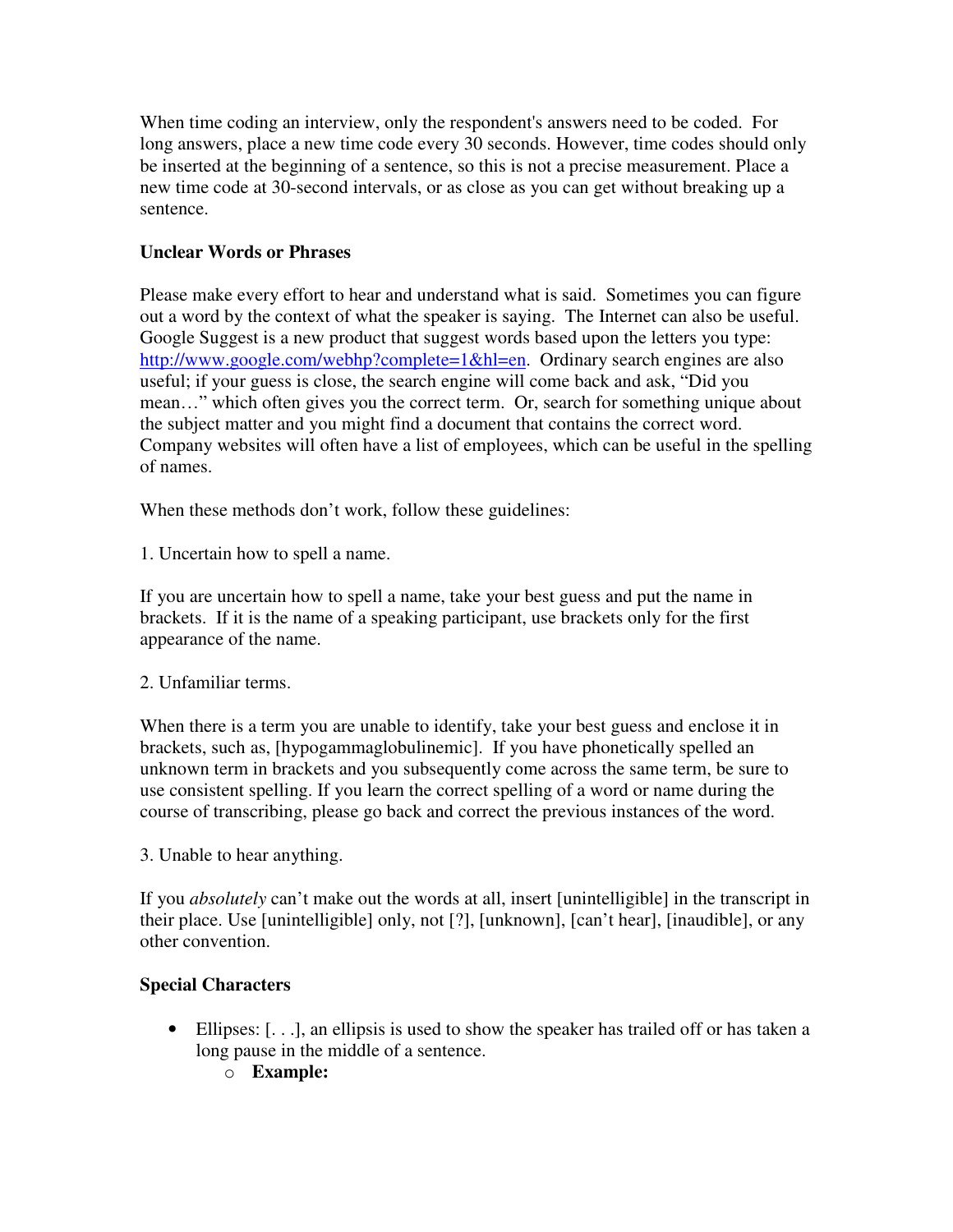- o The professor stated that Trumpeter Swans were large and white. . .right, Trumpeter Swans have webbed feet, as well.
- o The African Swan can be viewed as a metaphor for today's…

When using ellipses do not use Microsoft Word's "Special Characters." Make certain there is a full space between each period.  $[...]$  vs.  $[...]$ 

- Hyphens and Dashes: [ ], [ -- ], Hyphens are used to connect stuttered words or letters. Dashes are used to separate an interjected phrase or when a speaker switches direction in the middle of a sentence.
	- o **Example:**
	- o Here we see the Trumpeter Swan -- sorry, wrong slide -- performing its ritual mating dance.
	- o The African Swan is very aggressive -- now, shall we break for cookies?

However, please do not use en/em dashes. Always use the double dash. You can turn this feature off in Microsoft Word by going to "Tools" "Auto-Correct Options" "Auto Format." Make sure "Hypens (--) with dash (-)" is not checked.

• Brackets: [], only use [], not {} or (). Bracket only uncertain spellings of words, proper names and [Unintelligible].

Remember, only bracket an uncertain spelling or proper name on the first reference.

• Smart Quotes ["Look at the quotes around me, me being this sentence."]. Use only straight quotes in Tigerfish documents. To enable straight quotes go to "Tools" "Auto Correct Options" and select "Auto Format As You Type." Uncheck "Straight Quotes with Smart Quotes."

# **Types of Transcripts**

#### **Verbatim Transcripts**

When a work order specifies a *verbatim transcript*, try to capture every word spoken on the recording, including stutters, false starts, and minimal responses.

For consistency, use *only* the following for *minimal responses*. Pick one from the list; use what seems closest to what is being uttered, and remain consistent with its usage: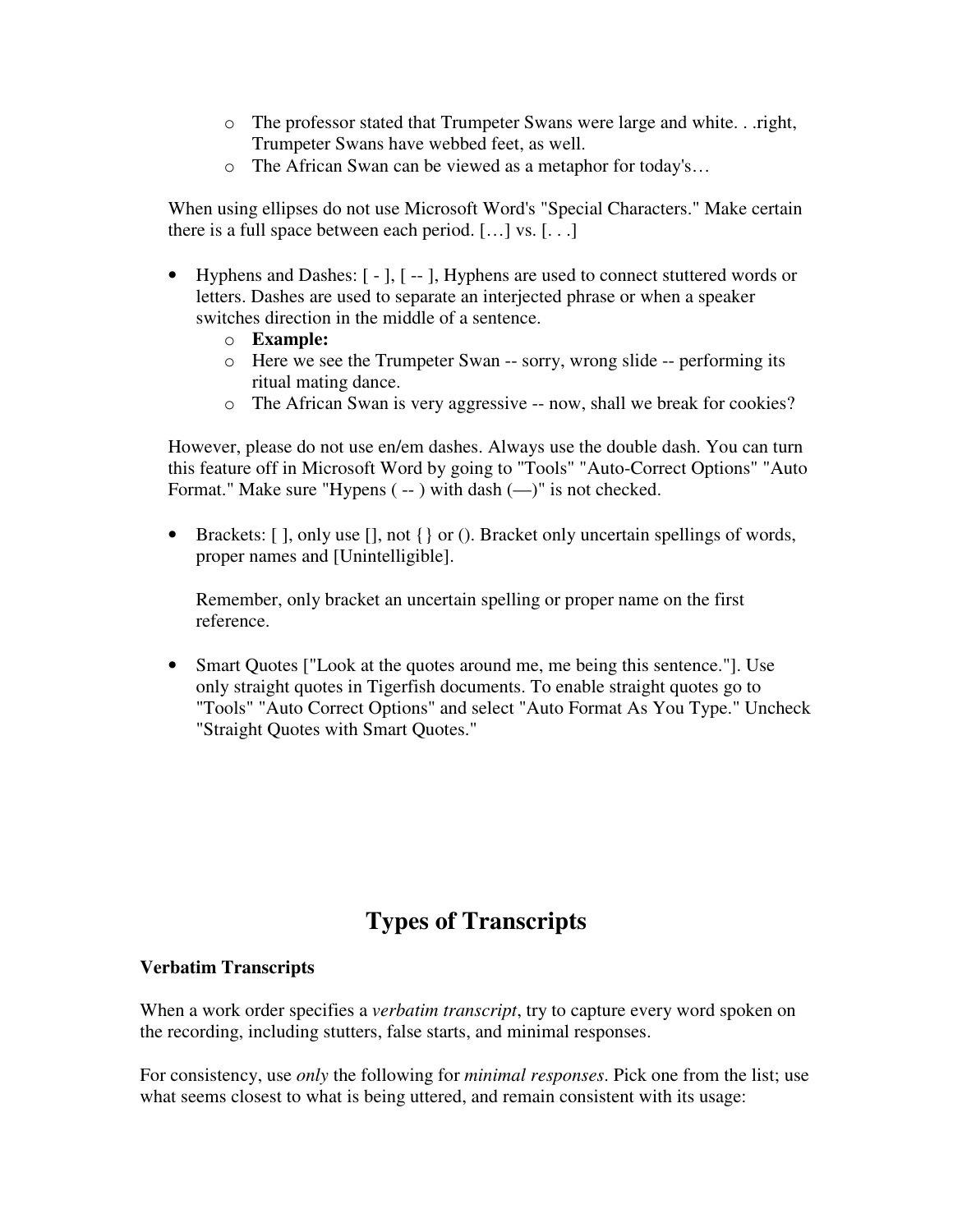- Uh
- Um

*Do not use* ah, oh, er, and so forth.

Use the following for *minimal positive responses:* 

- Uh-huh
- Mm-hmm

Use the following for *minimal negative response:* 

• Nuh-uh

# **Edit For Clarity**

When you receive a work order that indicates that the transcript should be "Edited for Clarity" do not include stutters, false starts, repetitions, etc. Try to remain as close to the spoken material as possible. You want to maintain the cadence and meaning of the language.

# **Example:**

- **Verbatim Sentence:** He, he wanted to learn more about sw-swans, you know, like he went out into the wild, the wilderness. He, um, he lived the life, the life of a swan. It-it was am-am -- I mean, who does that? He, like, he learned their calls, and wallowed in th-the muck. Wow. You know, some people call that dude crazy. I-I-I think he understood, man. H-he understood.
- **Edited for Clarity:** He wanted to learn more about swans. He went out into the wild, the wilderness. He learned their calls and wallowed in the muck. Wow. You know, some people call that dude crazy. I think he understood, man. He understood.

# **Video Recording Transcripts**

In a video or talking head interview, occasionally there is discussion of camera angles, noises in the room, interviewee coaching, or other technical adjustments that must be made. Rather than transcribe such off-topic conversation, simply identify it as [Director's comments] in the transcript. Silent footage of scenery, landscapes, crowds, etc. should be marked as [B-roll]. Please ask if you have any questions about what material should or should not be transcribed.

Transcribe obvious questions and answers only. Often these kinds of transcripts will be shown on the work order as **"Summarize ???s, Verbatim answers."** In this case,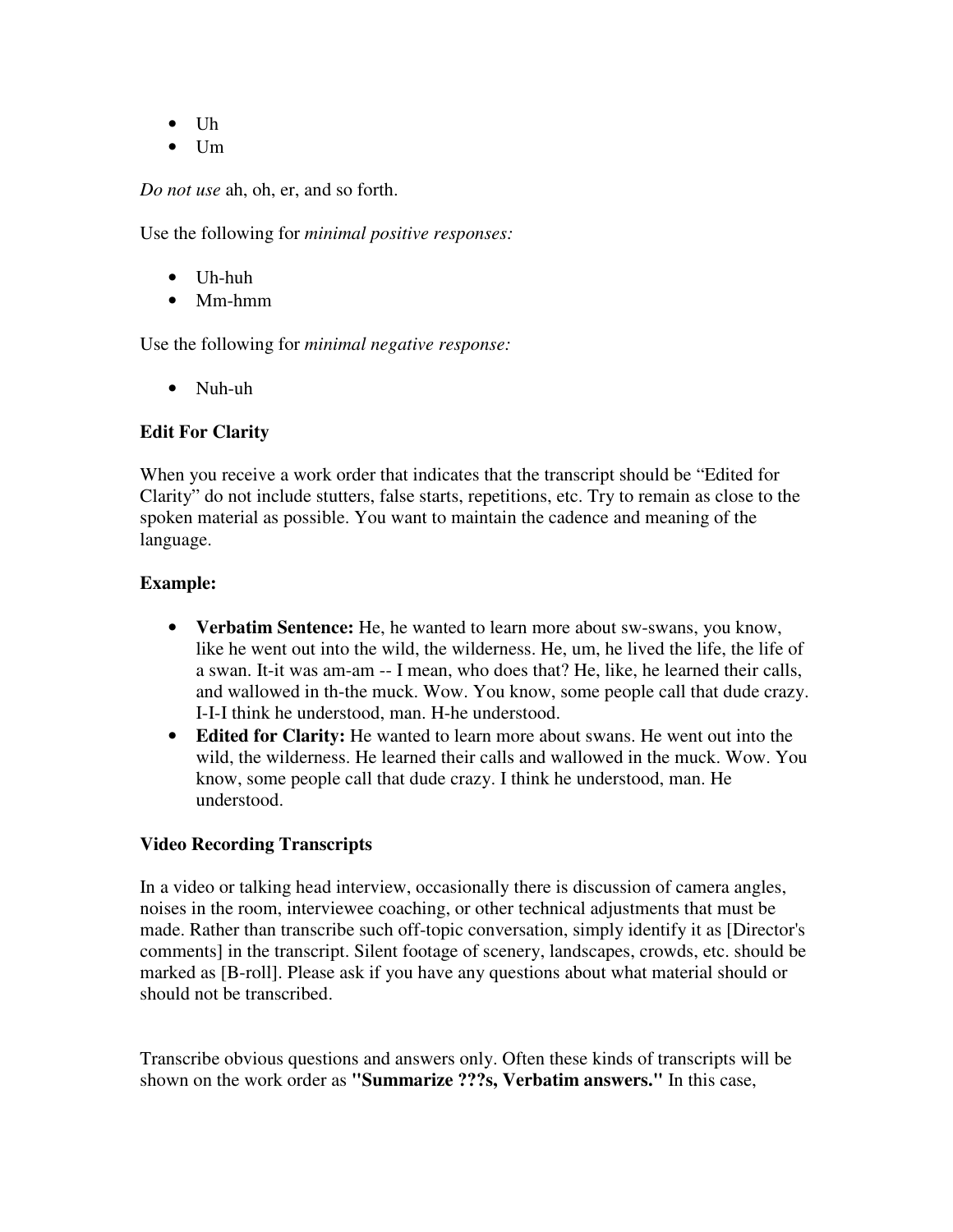summarize the interviewer's questions, but be certain to capture the respondent's reply word-for-word.

# **Usage Standards**

For general reference, please reference *The Associated Press Stylebook*. If you do any writing at all, whether transcribing for Tigerfish or writing a letter to the editor, it's an handy reference guide to have on hand.

Following are a few common things you'll encounter when transcribing and how Tigerfish prefers them to be handled. Some of these standards mirror *The AP Stylebook* and some, where noted, are exceptions to it.

**Affect, effect** – That one little letter change has confused more people that many other rules of grammar. As a verb, *affect* means to influence something (*That score will affect your average.*) while *effect* means to cause something (*A new President will effect many changes in policy*). As a noun, *affect* is generally not used unless you're watching CSI and the psychologist remarks how the suspect has very little affect, meaning a lack of emotional response. *Effect* as a noun indicates a result (*The effect Katrina had on the Gulf coast will take years to repair.*).

**All right** – Okay, we acknowledge that the English language has many enigmas. This is one of them. While these two little words have often been morphed into the singular expression *alright*, technically that's not a standard usage. This one isn't a panacea, but please try to use *all right* and hyphenate when needed, as in, "he's an all-right guy." It'll keep the purists from knocking at our virtual door.

**Email** – Please do not use a hyphen. This is an exception to *The AP Stylebook* guidelines. Capitalize only at the beginning of a sentence.

**Internet** – Always capitalize.

**Numbers** - Generally, spell out numbers less than 10. Following are some exceptions to this, where you would always use numerical representation:

- Addresses –6 Maple St.
- Ages A 2-year-old building
- Cents  $-5$  cents
- Dollars \$5 if the amount is in the millions or billions, then \$5 million or \$5.5 billion
- Dates just as they appear on the calendar, that is, June 6, 2005 or June  $6<sup>th</sup>$
- Dimensions 6 feet tall, 9-by-12 rug
- Highways U.S. Route 1 or Highway 217
- Millions, billions 3 million people, 2.75 billion chips